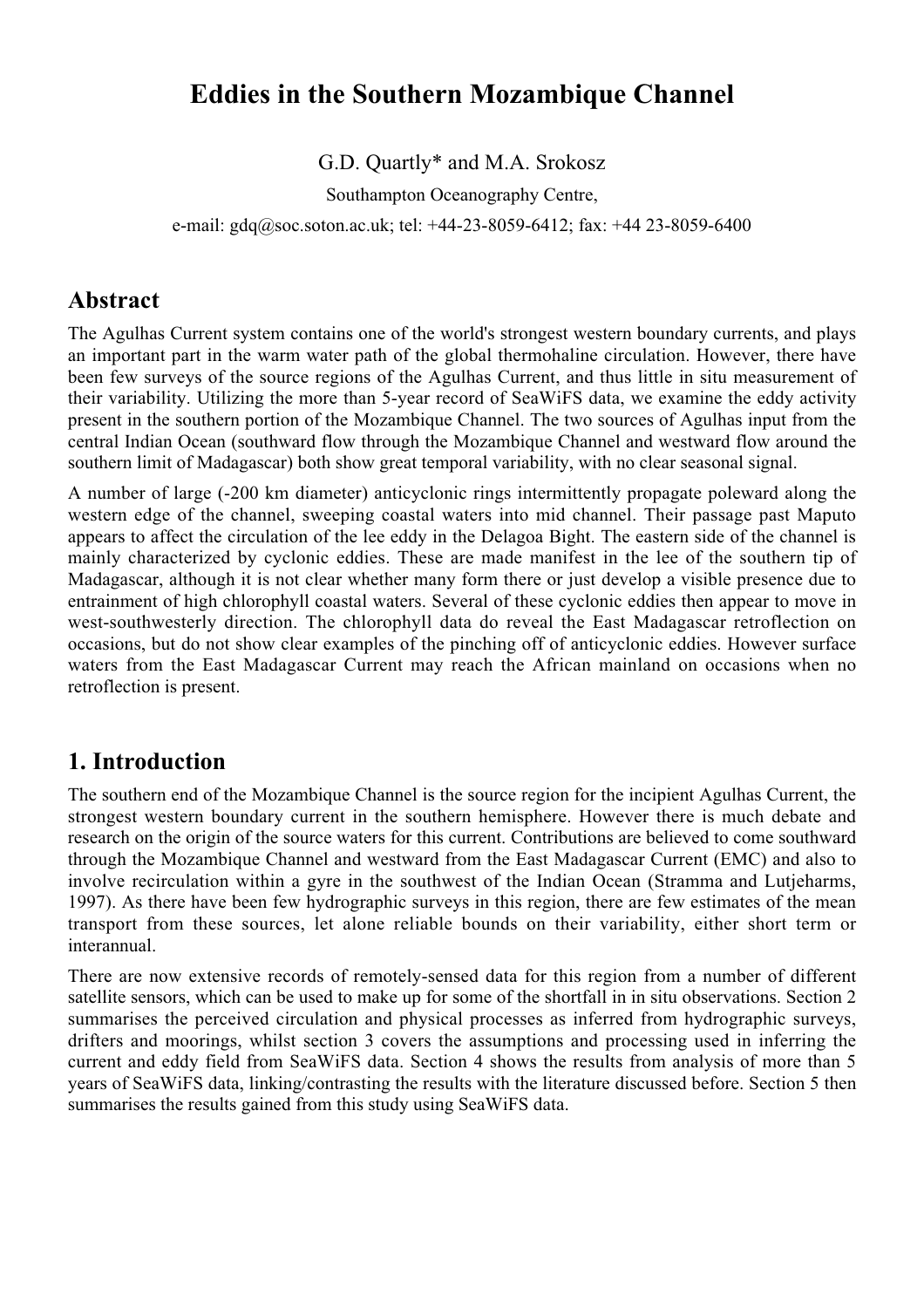# **2. Background circulation**

The historical view of flow in the western Indian Ocean (Fig. la) involved the South Equatorial Current (SEC) at 15°S branching on reaching Madagascar, with  $\sim$ 30 Sv flowing northward around the top of Madagascar and 20 Sv flowing south (Swallow et al., 1988). This latter flow, on reaching the Cape St. Marie at the southern point of the island, was then believed to head west to the east coast of the African mainland. There it joined up with the Mozambique Current, which originated from that portion of the North Madagascar Current (NMC) diverted southward, to form the Agulhas Current. Based on a number of hydrographic cruises, Sætre and Jorge da Silva (1984) suggest that the surface circulation varied seasonally, with a large (400 km) anticyclonic gyre dominating the southern Mozambique Channel during the austral summer, but a number of smaller features present in winter.

However more recent surveys have portrayed a very different pattern, with much more variability in the flow fields (Fig. 1b). The variability is apparent in altimetric analyses of sea surface height (e.g. Fu et al., 1988; Heywood and Somayajulu, 1997). The present picture for the flow in the Mozambique Channel no longer involves a steady current, but a train of anticyclonic eddies heading southward. These may be preformed eddies from the NMC moving over the confines of the Davie Ridge (depth 2500 m, width 300 km), but Ridderinkhof and de Ruijter (2003) suggest the eddies are generated in situ by the pinching off of the instabilities of an eastward current that penetrates across the Davie Ridge. Their analysis of mooring data across that choke point showed 4 or 5 'events' per year, corresponding to the progression/formation of a southward moving anticyclonic eddy.

These eddies tend to keep to the African coast, which produces the appearance of a semi-permanent poleward-flowing Mozambique Current. The mid-channel islands of Bassas da India and Île Europa (see Fig. 2) help restrict the route taken by these features. South of those islands there is less topographic constraint. A number of hydrographic surveys have come across anticyclonic features in this region, with diameters of the order of 200 km (de Ruijter et al., 2002). Southward coastal flow at 25°S often leads to the formation of a cyclonic lee eddy in the Delagoa Bight (Lutjeharms and Jorge da Silva, 1988).

The modern view on the fate of the East Madagascar Current has changed from a straight zonal flow towards the African coast to a number of diverse paths, each of which may only exist intermittently (Fig. 1b). From analysis of drifter data and thermal imagery from AVHRR, Lutjeharms (1 988a,b) was among the first to propound the existence of a retroflection of the East Madagascar Current akin to the behaviour noted for the Agulhas Current. By analogy with its southern counterpart it has been conjectured that the East Madagascar Retroflection sheds anticyclonic eddies, which could then migrate westwards. Tomczak and Godfrey (1994) and di Marco et al. (2002) suggest that often the EMC curves northwest after rounding Cape St. Marie, and then subsequently turns anticyclonically to head southwestwards towards the African mainland.

It is probable that the bathymetry has a key rôle in the behaviour of the current (lack of in situ observations makes it difficult to make definitive statements in terms of the depth penetration of the currents). A substantial ridge extends southwards from Madagascar, such that depths on the ridge are only ~1000m, whereas the values a few hundred kilometres further west are ~5000m. A local rise (to within 500 m of the sea surface) also exists at 45.8°E, 27.2°S, which could well inhibit switching of the current between the eastern and northern sides of this mound.

Studies of drifter trajectories (Lutjeharms et al., 1981, Lutjeharms, 1988a) emphasise the great variability, with occasional buoys heading directly westwards from the EMC, others undergoing one or more anticyclonic loops to the south of Madagascar, and others returning to the east. Drifters have also often indicated a large cyclonic eddy beyond the end of the channel, typically centred around 38°E, 29°S (Gründlingh, 1977; Lutjeharms et al., 1981; Gründlingh et al., 1991)

As well as being a key physical control on the dynamics of the Agulhas Current system, the flow regime discussed plays an important part in the upwelling of deep nutrient-rich waters and the consequent encouragement of phytoplankton growth. Most coastal areas have higher nutrient content (and thus higher primary productivity) than the deep regions, because of the added contributions from riverine outflow. However, in certain areas, upwelling of deeper nutrient-rich water can lead to enhanced phytoplankton growth over a large expanse. This may result from wind-induced upwelling, but in the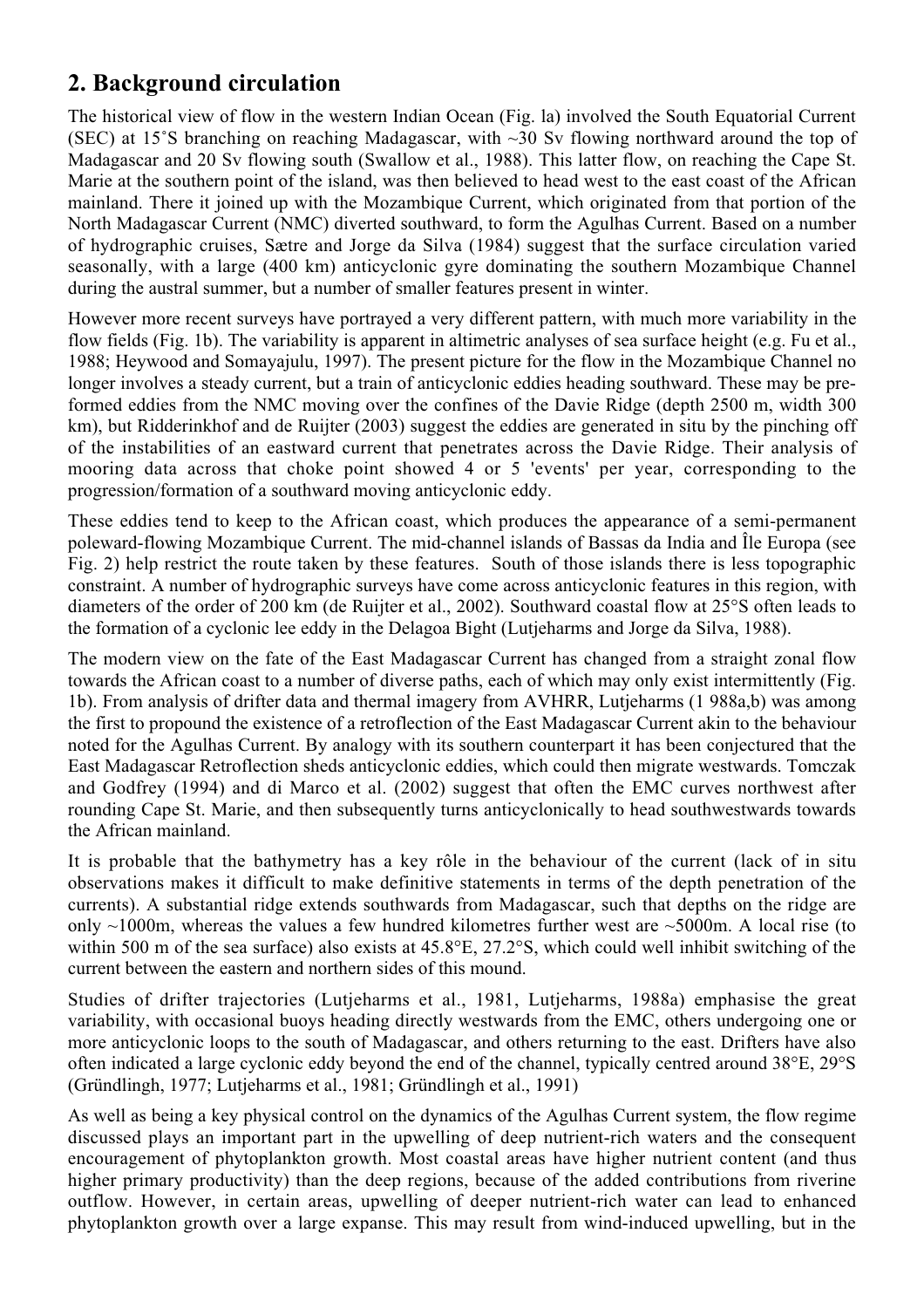absence of such, can be caused by along-shore currents and changes in topography (Gill and Schumann, 1979), as has been noted for both the Natal Bight (Lutjeharms et al., 2000a) and south of Madagascar (Lutjeharms and Machu, 2000). Figure 3 shows the mean distributions of chlorophyll for four months of the year, obtained from SeaWiFS data. These show that the enhanced chlorophyll region around Madagascar begins some way up the east coast, although this feature is more prominent to the south of the island. Along the western edge of the southern Mozambique Channel, the strongest upwelling (and thus phytoplankton growth) occur at the Natal Bight (29˚-30˚S), the Delagoa Bight (25-26°S) and the Banco de Sofala, a shallow shelf between 20 and 23˚S along the Mozambican coast. For many of the months there appears to be a tongue of high chlorophyll concentration (CC) water dragged out from southern Madagascar towards the west-southwest. This can be seen in some individual scenes, but often snapshots show this tongue has separated out into individual patches of chlorophyll. There is no clear tongue of high CC water in the mean climatologies for December and January (austral summer). Figure 3 also reveals the seasonal signal of the deep ocean, with an early 'spring bloom' in July, as the temperatures start to increase once more. Longhurst (2001) also noted enhanced growth at these latitudes in March and April, as a result of the deep mixing induced by increased trade winds; however, this secondary bloom is confined to the region east of Madagascar.

## **3. Analysis of SeaWiFS data**

The SeaWiFS instrument was launched on 1st August 1997, and the first data collected on 4th September. Since then, there has been almost uninterrupted coverage. We used daily global files of chlorophyll data, as provided by GSFC DAAC on a 9 km grid. The results presented herein use version 4 of the data, as released in July 2002.

Even in the absence of cloud cover, SeaWiFS cannot give complete global coverage in one day. Thus although one-day images are useful for examining individual features, we have routinely composited the data into successive 6-day periods (hexads). The choice of six days for averaging is a compromise between achieving nearly complete spatial coverage, but without features being blurred excessively by their movement during the compositing interval. [Lutjeharms et al. (1981) and de Ruijter et al. (2002) note rotation periods for eddies in the range 4 to 10 days.] Most of the time that interval is sufficient to give nearly complete coverage of the southern Mozambique Channel, however there are often periods of few observations between mid November and the end of January (see Fig. 4).

The recovered CC covers a wide dynamic range, from less than 0.04 mg  $m<sup>3</sup>$  to more than 1.4 mg  $m<sup>3</sup>$ , and their relative frequency of occurrence conforms fairly well to the expected lognormal distribution (Campbell, 1995). Our interest is not in the absolute CC per se, but in the use of phytoplankton as a tracer for delineating the boundary between different water masses. Consequently, we use  $log_{10}(CC \text{ in mg m}^{-3})$ as our 'observable' and perform averaging (whether in time-compositing or in spatial smoothing) in this transformed space.

In using CC as a marker for different water masses, we note that the EMC itself is marked by low chlorophyll, possibly due to low levels of nutrients (nutrient levels to the east of Madagascar are low, but there is a paucity of data; see Conkright et al., 1998). However, on its western side the EMC borders on the region of near-permanent upwelling, and may entrain some of this high CC water. Of course CC is not a conservative tracer, so as well as the signal of a parcel of water being diluted by mixing, there will also be biological growth, or rather mortality, as the water carrying the phytoplankton is cut off from any further source of nutrient supply. The clearest feature for remote identification is thus not the core of the EMC but its sharp border with other water masses. The same is true for eddies in the Mozambique Channel. Although McGillicuddy et al. (1998) have suggested that cyclonic eddies can generate a chlorophyll signal of their own through enhanced central upwelling, it is more common for the eddies in the Mozambique Channel to be imaged through the trail of higher CC coastal water that they have swept around them.

Therefore this study is not overly concerned with the absolute values of the chlorophyll concentration, but rather their ability to highlight boundaries indicative of a change in physical flow. The corollary is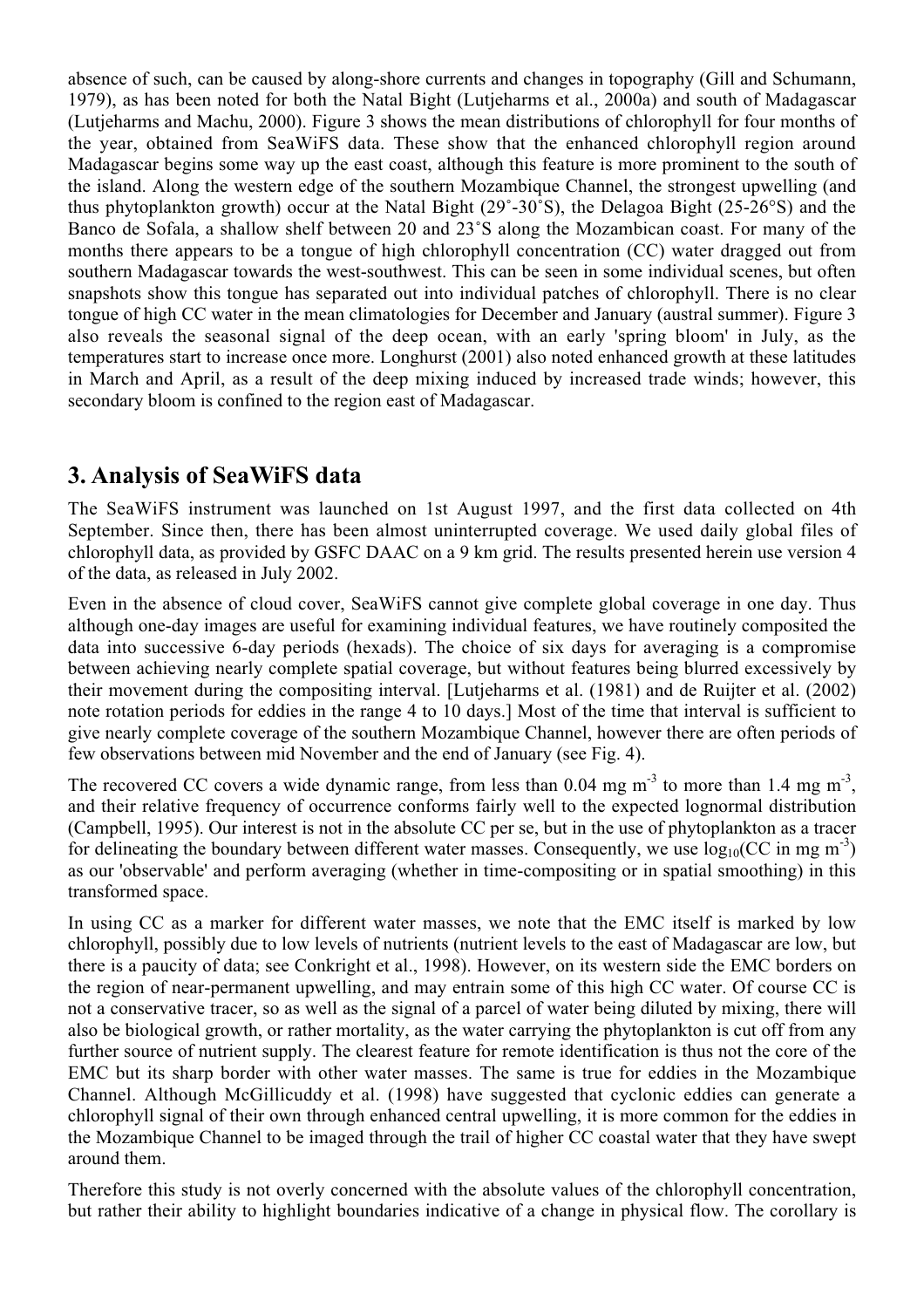that the absence of a signal in ocean colour does not necessarily imply the absence of any strong flows, since an homogeneous background chlorophyll distribution will not delineate such physical features.

The overall stated accuracy goal for SeaWiFS-derived chlorophyll concentrations was 35% (1 km<sup>2</sup> pixels; Hooker and McClain, 2000). We are using the 9km x 9km version 4 product, and the compositing procedure will typically make use of 3 or 4 independent views (provided it is not a cloudy period). We do not know the absolute accuracy of our derived fields (as this will depend upon assumptions of the scale length and period for the various causes of error). However, coherent features may be found corresponding to a change in  $log_{10}(CC)$  of 0.04, equivalent to a CC change of 10%. A logarithmic change of 0.1 corresponds to an increase of CC by 26%, and the features shown within this paper all have a signature much greater than that. In fact, the examples discussed are a selection biased towards those that are in cloud-free periods, that have a strong ocean colour signature, and whose interpretation is not complicated by the presence of other features. For the various types of behaviour discussed, we show a number of examples to illustrate that they are not 'one offs', and to portray the variety within the -5 year time series. Note that the features cannot be atmospheric artefacts, because atmospheric phenomena would have a much larger scale (- 1000 km across) and would not be linked to the bathymetry.

## **4. Results**

Having divided the more than 5 year dataset into successive hexads, we have over 330 composite images of the area to examine. These contain a great many features likely to be associated with eddy activity. Within this written paper we have focussed on a number of frequently occurring features, which we illustrate using examples where the contrast in observed chlorophyll is strong (change in  $log_{10}(CC)$ ) 0.1), and where the feature under consideration is not too affected by other aspects of the flow in the region. The full dataset is provided as an animation file. To overcome some of the sharper temporal changes in chlorophyll, and especially the occasional patches of cloud, the images in the animation (and some of those in the written paper) have had further spatial and temporal smoothing applied. (We used a simple 3-point [0.25 0.5 0.25] smoothing filter in both spatial dimensions and in time.) The animation makes it easier to follow the evolution of some events, which are otherwise portrayed as a series of staccato scenes.

We now focus on selected features in turn, and discuss them with respect to other observations, such as those from hydrographic surveys and satellite sea surface temperature (SST) measurements.

#### *4.1 Eddies on the western side of the channel*

A train of low chlorophyll concentration (CC) features is found to progress along the western edge of the Mozambique Channel. The movement is illustrated in two series of composites (Fig. 5).

The top row contains images from March-May 1998, showing a 250 km wide low CC feature centred at 38˚E, 23˚S, with another one entering at the top of the picture. Between them appears to be a tongue of high CC water pulled out to about 500 km from the coast. Figure 5b shows the scene twelve days later, with both low CC features moving south. Note the increase in area for which  $log_{10}(CC)$  <-1 should not necessarily be interpreted as an increase in the size of the feature. A number of other processes (phytoplankton mortality, predation and/or vertical mixing in the water column) can also explain the observed change in size. Figure 5c shows the end of the sequence (48 days after Fig. 5a), with the eddy previously centred near 20°S now at 23.5S, with its anticyclonic nature clearly indicated by the higher CC waters beginning to wrap around it there. There are also suggestions of a resumption of the tongue of extruded coastal water at 22˚S. Although the three images shown imply a mean southward velocity for the eddy of 7 km day<sup>-1</sup>, the animation reveals that the movement is far from steady. The derived propagation rate is consistent with other estimates (de Ruijter et al., 2002; Schouten et al., 2003; Gründlingh, 1995), although the last author was interpreting his results as cyclonic rather than anticyclonic eddies.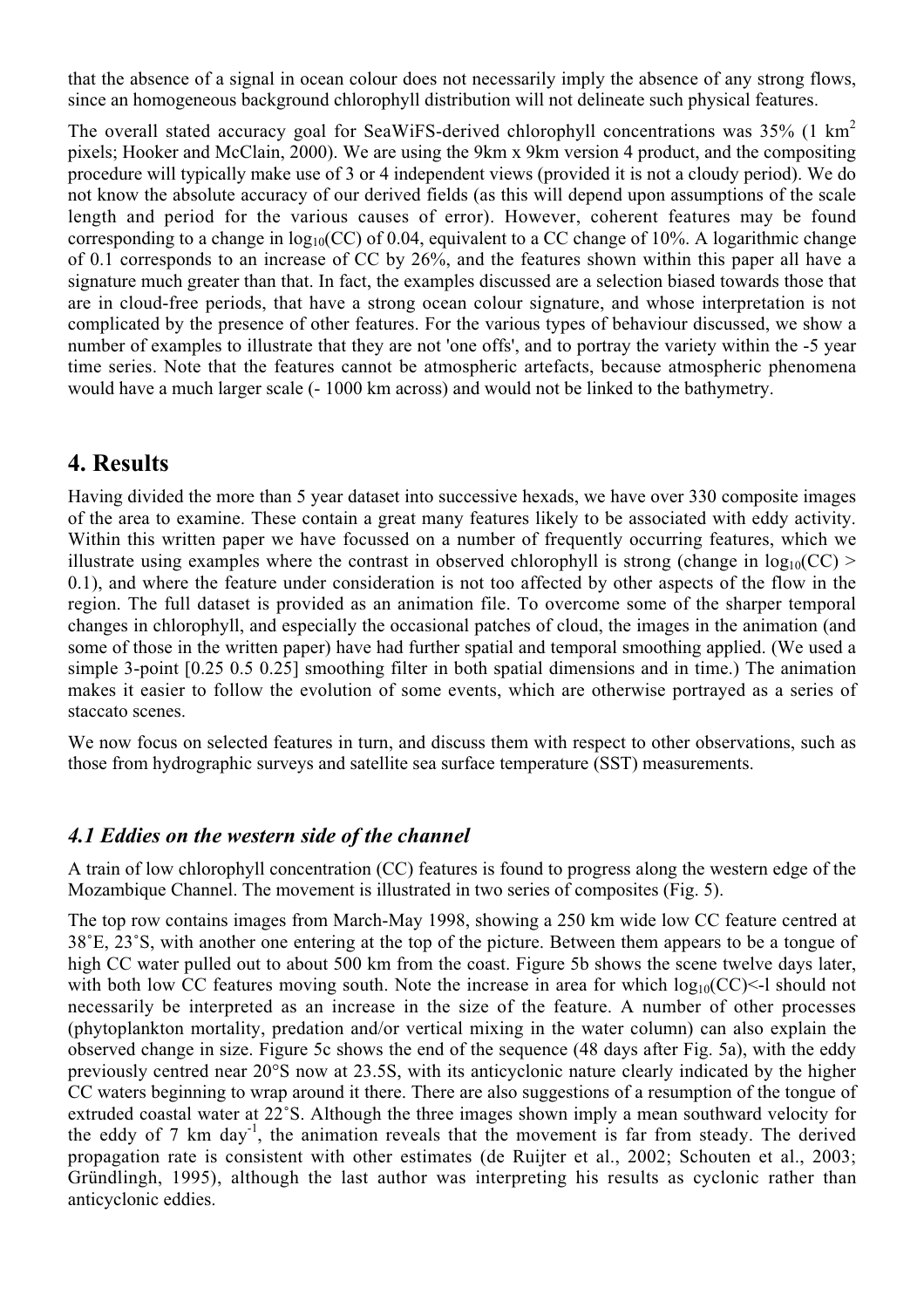The second series of composites covers the period March-May 2000. In the first (Fig. 5d) a low CC feature is located at 24˚S, with the pattern of chlorophyll again indicative of advection around an anticyclonic eddy. Twelve days later (Fig. 5e) the feature lies 0.5˚ further south, but has lost some of the contrast with neighbouring water. In the third image (Fig. 5f), the eddy is now centred at 35˚E, 27˚S (this is more easily followed in the animation). During this time a tongue of higher CC water remains intact at 21 °S. It is tempting to speculate that there is a preferred location for this tongue, due to the southward passage of eddies being held up by the constriction between the African mainland and the small islands of Bassas da India and Île Europa in mid-channel. However, Figs. 5g  $\&$  i show that this tongue can be stable as far south as 23˚S.

The Delagoa Bight is the shallow shelf centred on 34˚E, 26˚S, and is known as a location for the formation of lee eddies (Lutjeharms and Jorge da Silva, 1988). As the shelf is particularly wide, with nutrients supplied by both the Limpopo and coastal upwelling, the whole of the region is marked by high levels of chlorophyll. However, in Figs. 5b, g & h a thin southbound strip of high CC water roughly follows the 800m isobath. These observations are similar to those of Lutjeharms and Jorge da Silva (1988) using thermal imagery, who also noted a northward flow up the western edge of the bight. They recorded the frequent occurrences of this lee eddy, -180 km in diameter, but noted that it was not a permanent feature, as the warm southward flow sometimes lay much further west, with small-scale instabilities on its landward side. In a pioneering attempt at using ocean colour data to study the flow in this region, Gründlingh et al. (1989) found a suggestion of anticyclonic circulation, with a tight coastal flow towards the south. However, chlorophyll-rich water advected by along-shore flows is hard to distinguish from variable upwelling and consequent phytoplankton growth due to changing winds. Interestingly, Figs. 5d & e show the apparent generation of a cyclonic flow at 35.5°E, 25.5°S to the east of the shelf region. This is presumably generated by the southward passage of the offshore anticyclonic feature at 38˚E, 24˚S, and is a reminder that a continuous Mozambique Current is not necessary for the growth of lee eddies in this region. A number of other examples can be seen in the animation sequence.

#### *4.2 Eddies on the eastern side of the channel*

On the eastern side of the Mozambique Channel, a number of cyclonic features can be found level with the southern tip of Madagascar (Fig. 6). These are not permanent features, as might be expected for a leetype eddy, but occur intermittently. The series in the top row (Figs. 6a-d) spanning a period of 24 days, shows how quickly the entrainment pattern is developed for the eddy at 43˚E, 23˚S, with a second cyclonic pattern appearing at the end of the sequence a little further southeast. The second row of examples (Fig. 6e-h) illustrates that these eddies may be centred at a number of locations, although just west of Cape St. Marie does seem to be a good location for creating a strong contrast between entrained chlorophyll-rich waters and the core of the eddy. Thus, although many of the clearest examples may suggest the formation of a lee eddy in the shelter of Madagascar, the observations are also consistent with a pre-formed cyclonic eddy drifting south- or southeastward into the region, and only becoming apparent as it draws high productivity coastal waters around it. This is especially true for the sequence shown in Fig. 6a-d where the first eddy to be imaged was significantly north of Cape St. Marie.

One particular feature we have observed in two other ways. This is the cyclonic eddy occurring in mid November 2001 (Fig. 7). A swath of temperature measurements recorded by ATSR-2 (Fig. 7a) shows the same location for the feature noted in the chlorophyll pattern (Fig. 7b). These images (and preceding ones) were used to direct the path of the research vessel *RRS Darwin*, enabling us to improve its chances of surveying an eddy in this region. XBTs were deployed every 0.25˚ along the track between 21°S and 27°S. The derived section (Fig. 8) shows doming of the upper isotherms around 26°S as the ship's track crosses the edge of the eddy. No concurrent salinity data are available, but if it is assumed that the isopycnals are raised in a similar manner to the isotherms, this would be consistent with a section across the edge of a cyclonic eddy 250 km in diameter, but with only the westward flow near 27°S having a clear penetration below 200m. The XBT section was 2-3 days after the images shown in Fig. 7; although the eddy may have moved a little, it is likely that the section was still well to the west of the centre of the feature. Unfortunately there was no time available to continue this survey, so the section in Fig. 8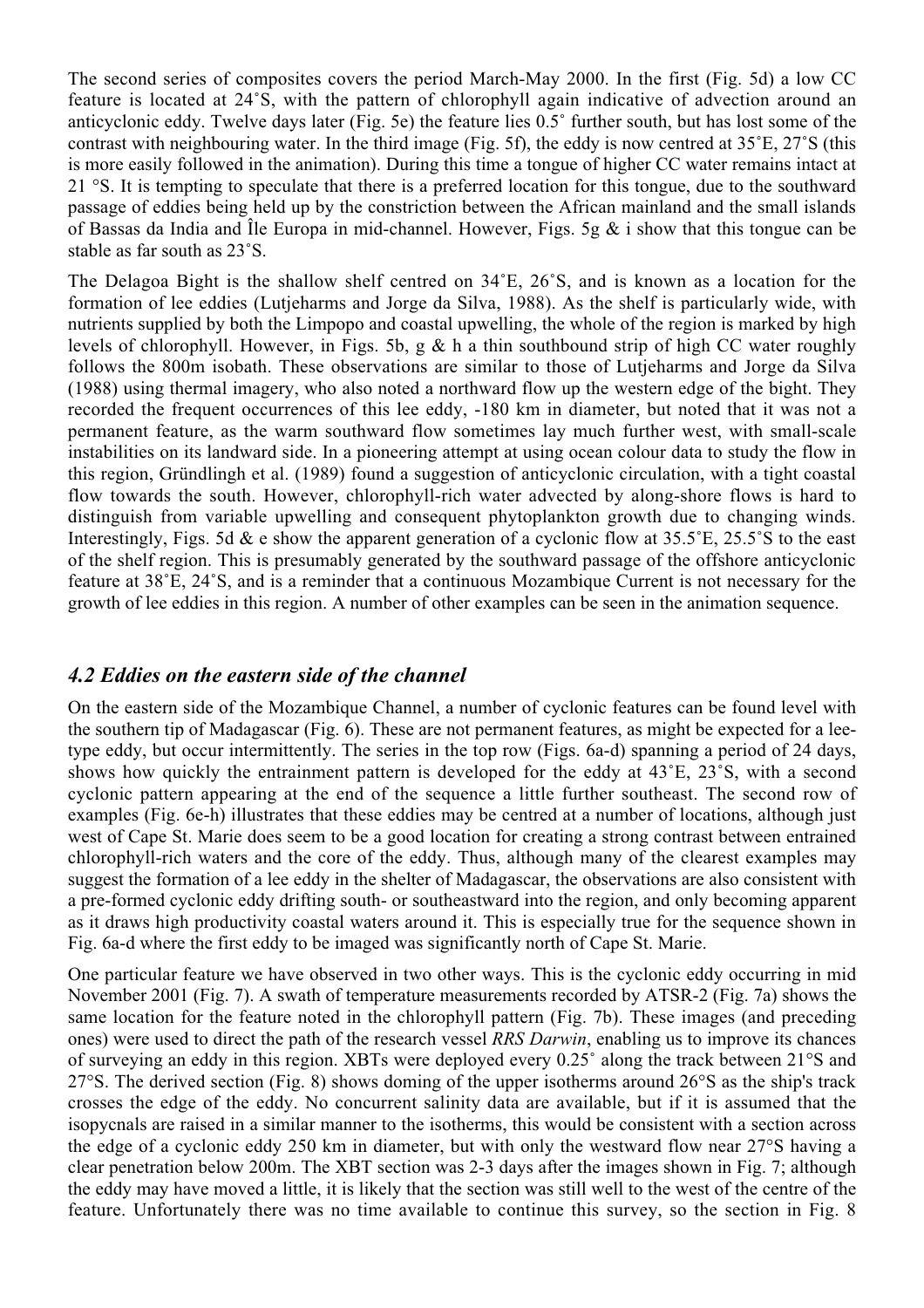probably underestimates the amount the isotherms are raised. [ Sections directly across mid-channel cyclones reveal raised isotherms throughout most of the top 1000m (Gründlingh, 1977, 1985).]

#### *4.3 Westward propagation of features*

The large cyclonic eddies imaged just to the southwest of Madagascar do not remain there permanently. After initially wrapping high CC waters around the periphery, the whole feature becomes marked by enhanced chlorophyll levels. In several cases (Figs. 9a-i, 9j-o) there appear to be coherent enhanced chlorophyll features propagating in a westerly or west-southwesterly direction. Both series show every other rather than consecutive hexads, so the left-hand column covers a period of 102 days. One feature appears in Fig. 9a at 42°E, 27°S and proceeds in WSW direction towards Durban, reaching 35˚E, 29°S in Fig. 9i. This corresponds to an average propagation rate of 7.5 km day<sup>-1</sup>, although the inferred speed in the centre of the channel (between Figs. 9c & 9f) exceeds 10 km day<sup>-1</sup>. A second cyclonic feature can be seen at 44°E, 26°S in Fig. 9c, which subsequently moves west-southwestwards too. Its propagation rate is very similar to that of its predecessor, including a substantial acceleration across the mid-channel between Figs 9h & i. However, it is difficult to trace the eddy in earlier images in order to address the question of its origin.

The second series (Figs. 9j-o) shows the imaging of a cyclonic eddy which heads due westwards at 25°S from 41.5E in Fig. 9k to 37.5°E in Fig. 9o. The average propagation speed over this interval is 7 km day-<sup>1</sup>, but with a greater rate in mid-channel (between Figs.  $9m \& 90$ ) than earlier in the sequence. In an altimetric analysis of this region, Gründlingh (1995) found cyclonic eddies propagating westsouthwestwards at 6-7 km day<sup>-1</sup>. Using contemporaneous TOPEX/Poseidon sea surface height anomaly data, we have confirmed that the three high CC features marked in Figs. 9a-o do correspond to cyclonic eddies.

We have constructed entire-mission Hovmöller diagrams along these two propagation routes. A section of the time series for the west-southwesterly route is shown in Fig. 10a. It is strongly dominated by the annual changes in CC, but a number of westward-moving features can be discerned on the eastern side of the section. The large-scale secular variation cannot be removed by simply subtracting the spatial mean for each hexad, because in the first few calendar months the general levels of CC are much higher off Madagascar than off Durban. Instead, we adopt the 'local anomaly' filter (Quartly et al. 2003), whereby the value at a location along track is referenced to the average over some larger segment (here 200 km) centred on that point. Each hexad is treated separately, so there is no filtering in time; however the resultant filtered field (Fig. 10b) clearly shows a much larger number of westward-moving features.

From examination of Fig. 10b alone, it might be argued that the moving features are Rossby waves, as they have an ocean colour signature, with results for these latitudes to the east of Madagascar showing increases in CC coinciding exactly with decreases in sea surface height (Quartly et al., 2003). However, our (limited) hydrographic observations of cyclonic eddies to the immediate southwest of Madagascar, and the fact that these features maintain a roughly circular appearance (Fig. 9) rather than forming a wavefront, convince us that what we are observing are the movement of eddies carrying water in a westerly or WSW direction. This interpretation ties in well with the various observations of cyclonic eddies in this region by altimetry (Gründlingh, 1995), hydrographic surveys (Gründlingh et al., 1991) and the mapping of drifter trajectories (Lutjeharms et al., 1981; Gründlingh, 1977).

The Hovmöller analysis helps demonstrate the fairly steady movement of some features, but not all cyclonic features follow the same route (as exemplified by the two sequences Fig. 9); and even if there were a clear preferred path, there are other factors modulating the ocean colour signal as well as other features propagating into the region along the western edge of the Mozambique Channel. The actual path adopted by a given eddy will be affected by its baroclinicty (and thus response to bathymetry, see Fig.2), as well as interaction with other eddies (de Ruijter et al., 2003).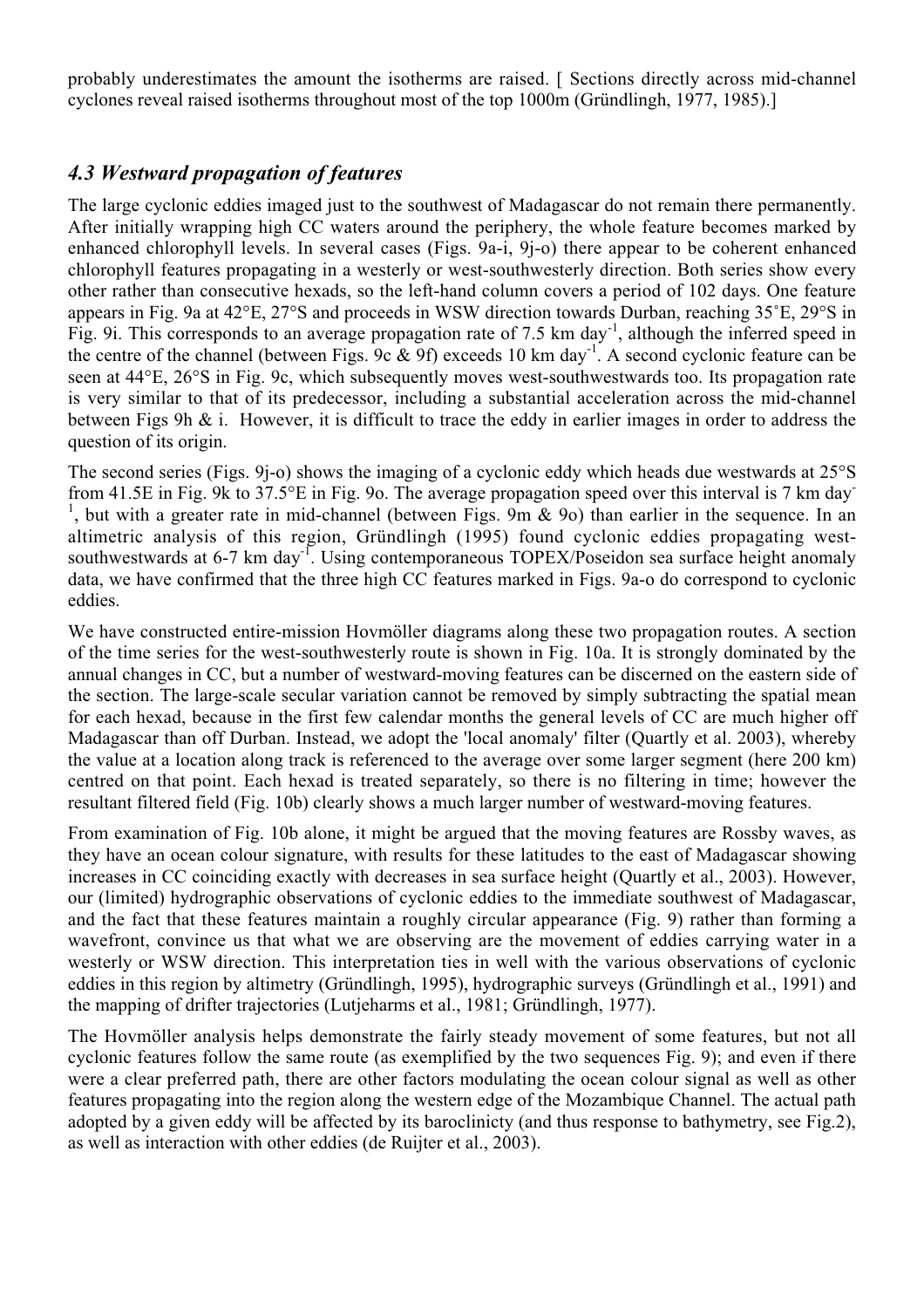### *4.4 Observations of East Madagascar Retroflection*

Lastly we focus on the waters of the East Madagascar Current itself, comparing the observations with the various ideas illustrated in Fig. lb concerning its behaviour. Note that low levels of chlorophyll mark the EMC, but its track is delimited by the border it has with entrained coastal waters.

Figure 9n-r show chlorophyll patterns apparently indicative of a retroflection with the EMC turning anticyclonically to the south of Madagascar, before eventually heading east or northeastward. Although there are a number of other examples in our series of 330 images (see the animation) there is no sequence in which it is clear that an anticyclonic eddy is being pinched off and heading west. Such behaviour might be expected by analogy with the Agulhas retroflection. In an earlier work (Quartly and Srokosz, 2002) we looked at SST data from a passive microwave sensor which overcomes the problems of cloud cover; our records of 'warm anomalies' typical of anticyclonic eddies tended to show a southwestward progression. However, that analysis did not directly observe the generation of an anticyclonic eddy by the retroflection.

On a number of occasions (e.g. Figs. 9i,j) the core of the EMC appears to continue in a WSW direction without any retroflection. di Marco et al. (2000) suggest that there might be a seasonality in the behaviour of the EMC despite Schott et al. (1988) and Lutjeharms et al. (2000b) finding little seasonality in the flow of the EMC. There is however a seasonal cycle in the wind stress field over the Indian Ocean. Quartly and Srokosz (1993) had noted a seasonal variation in the location of the Agulhas Retroflection (further west in austral winter, further south in summer), which Ffield et al. (1998) attributed to the annual cycle in wind stress over the southern Indian Ocean. Similarly, Heywood and Somayajulu (1997) argue that, in winter, the stronger trade winds over the South Equatorial Current increase its transport and lead to higher levels of eddy kinetic energy in the region. di Marco et al. (2000) suggest that this change leads to the EMC tending to follow the westward path in winter, but adopting the more northerly path in summer (cf. Fig. 1 b). Our analysis of SeaWiFS data does not provide any support for this northerly path for the current, nor does it show any clear seasonal behaviour.

# **5. Discussion and conclusions**

SeaWiFS data provide a valuable resource in the imaging of physical processes within the southern Mozambique Channel. Whilst chlorophyll concentration (CC) may be changed by local biological processes (growth/mortality/predation), as well as mixing to below the effective optical depth of the satellite sensor, it has proven to be a useful indicator of coherent bodies of water. This has enabled us to distinguish eddies or currents where they are marked by a strong CC front. Clearly there may be circulatory features that are poorly imaged, if at all, due to the absence of a strong contrast in water properties. The same is true for the use of infra-red sensors, when there may be no horizontal thermal gradient at the surface. Several authors have studied features in this region by observing their thermal signature. However, atmosphere-ocean heat fluxes can be large here, leading to the erosion of a signal in surface temperature. Lutjeharms and Jorge da Silva (1988) note the Delagoa Bight eddy to be present in only 10% of clear SST images, whereas hydrographic surveys reveal it to be nearly always present, although with a clearer signal at 100m depth than at the surface. Gründlingh (1995) also notes that many of cyclonic eddies lack the expected 'cold core' signal at the surface. As CC provides a depth-integrated indicator of the water mass, it tends to be more resilient to change. Either way, maps of SST and CC both selectively reveal features, and cannot be assumed to record all of them. These limitations aside, the satellite data significantly enhance our understanding of the flow in the southern Mozambique Channel.

Large (200 km diameter) chlorophyll features are noted tracking down the western edge of the channel. The patterns of chlorophyll-rich water advected around them imply an anticyclonic circulation. Anticyclonic eddies have been noted in this region from altimetry (Schouten et al., 2003), occasional ship surveys (de Ruijter et al., 2002) and found in model simulations (Biastoch and Krauss, 1999; see also the Southampton Oceanography Centre's OCCAM model results - animations available from http://www.soc.soton.ac.uk/JRD/OCCAM/agulhas.html). Their southward journey is irregular, and they do not follow exactly the same route as one another. The sequence illustrated in Fig. 5a-c show a 48-day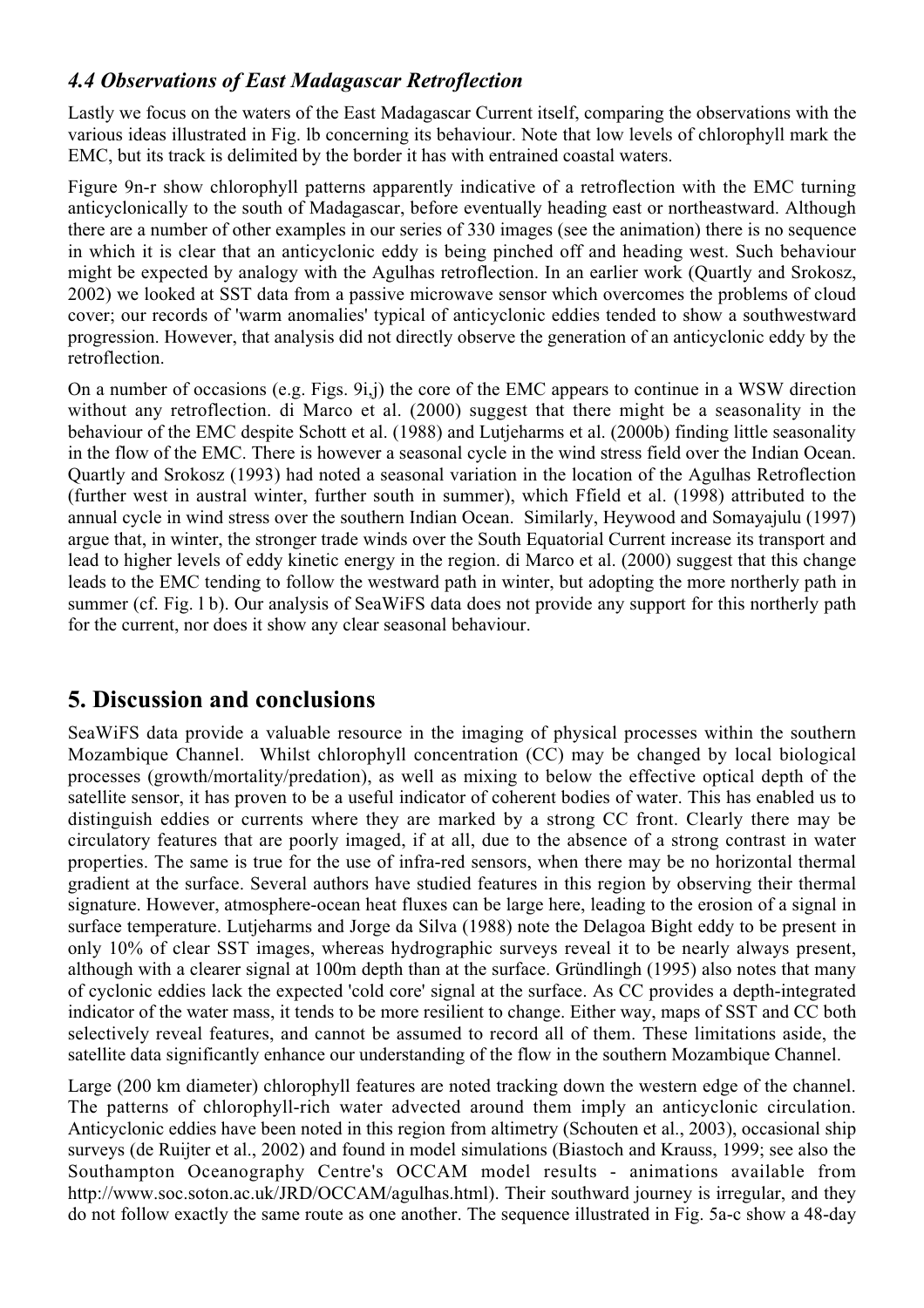interval between eddies, and we find typically 5 or 6 events per year, although the identification of features is somewhat subjective during the spring bloom periods. This figure is consistent with the frequency of 'events' detected by the moorings along the Davie Ridge (Ridderinkhof and de Ruijter, 2003) and altimetric analysis (Schouten et al., 2003). Ridderinkhof and de Ruijter (2003) estimate the water transported by these eddies to be equivalent to a mean flow through the channel of 15 Sv.

Present research no longer supports the idea of a permanent Mozambique Current. However the Delagoa Bight eddy (Lutjeharms and Jorge da Silva, 1988) is frequently observed in the SeaWiFS data, and may be enhanced (either in actual flow or in visual contrast) by the passage of the large anticyclonic eddies to its seaward side.

Anticyclonic East Madagascar rings were expected to be evident on the eastern side of the channel; however, no clear shedding events were observed. di Marco et al. (2002) also state that the many eddies in the Mozambique Channel are 'apparently not caused by shedding at the EMC retroflection'. Instead the main features we noted in this region were cyclonic eddies (250 km in diameter) that were visible in the lee of the southern tip of Madagascar. Our SeaWiFS analysis is complemented by the XBT section from *RRS Darwin* (Fig. 8) and the WOCE 14 section (di Marco et al., 2002). These eddies may have been generated in situ by the flow around Cape St. Marie. However the intermittency of this flow and the observations of eddy activity more than 100 km further north (Fig. 7a-d) imply that it is likely that many of these features may have formed earlier and only became manifest upon impinging the west of Madagascar and then advecting coastal waters around them. Indeed it is likely that drifters caught by such an eddy would give the impression of a northwesterly route for the EMC upon rounding Cape St. Marie. di Marco et al. (2002) note that the 'northward loop is often displaced to the west away from the Madagascar coast'.

These large cyclonic eddies appear to migrate roughly west-southwestwards to the African mainland; such a propagation route has also been noted using altimeter data (Gründlingh, 1995). Several hydrographic surveys have noted large cyclonic eddies in the southern reaches of the Mozambique Channel, and even on the edge of the Agulhas Current off Durban (Gründlingh and Pearce, 1984). Our analysis shows these to lie on a fairly common path for eddy propagation, and this obviates the need for an eddy generation mechanism on the Mozambique Ridge (Gründlingh, 1987). Model results do not appear to capture this aspect of the flow very clearly (Biastoch and Krauss, 1999; OCCAM, http://www.soc.soton.ac.uk/JRD/OCCAM/agulhas.html).

A number of images did give a clear picture of a retroflecting East Madagascar Current (Figs. 9n-r). However at other times a tongue of low CC water (typical of the EMC) continued beyond the Madagascar Ridge in a west-southwesterly direction. Thus it is clear that a multiplicity of flow regimes exist in this region, which need to be investigated further.

### **Acknowledgements**

The authors would like to thank the SeaWiFS Project (Code 970.2) and the Distributed Active Archive Center (Code 902) at the Goddard Space Flight Center (GSFC), Greenbelt, MD 20771, for the production and distribution of these data, respectively. These activities are sponsored by NASA's Mission to Planet Earth Program. Near real-time SeaWiFS data at the time of the *RRS Darwin* cruise were obtained from GSFC with the help of Gene Feldman, and the ATSR-2 data from ESA, all through the great work of our data managers, Lisa Redbourn-Marsh and Cristina Peckett. We appreciate the effort of Robin Pascal and the crew of *RRS Darwin* in using spare time at sea to chase eddies for us. The quality of the attendant animation was greatly improved by the assistance of Mike Conquer.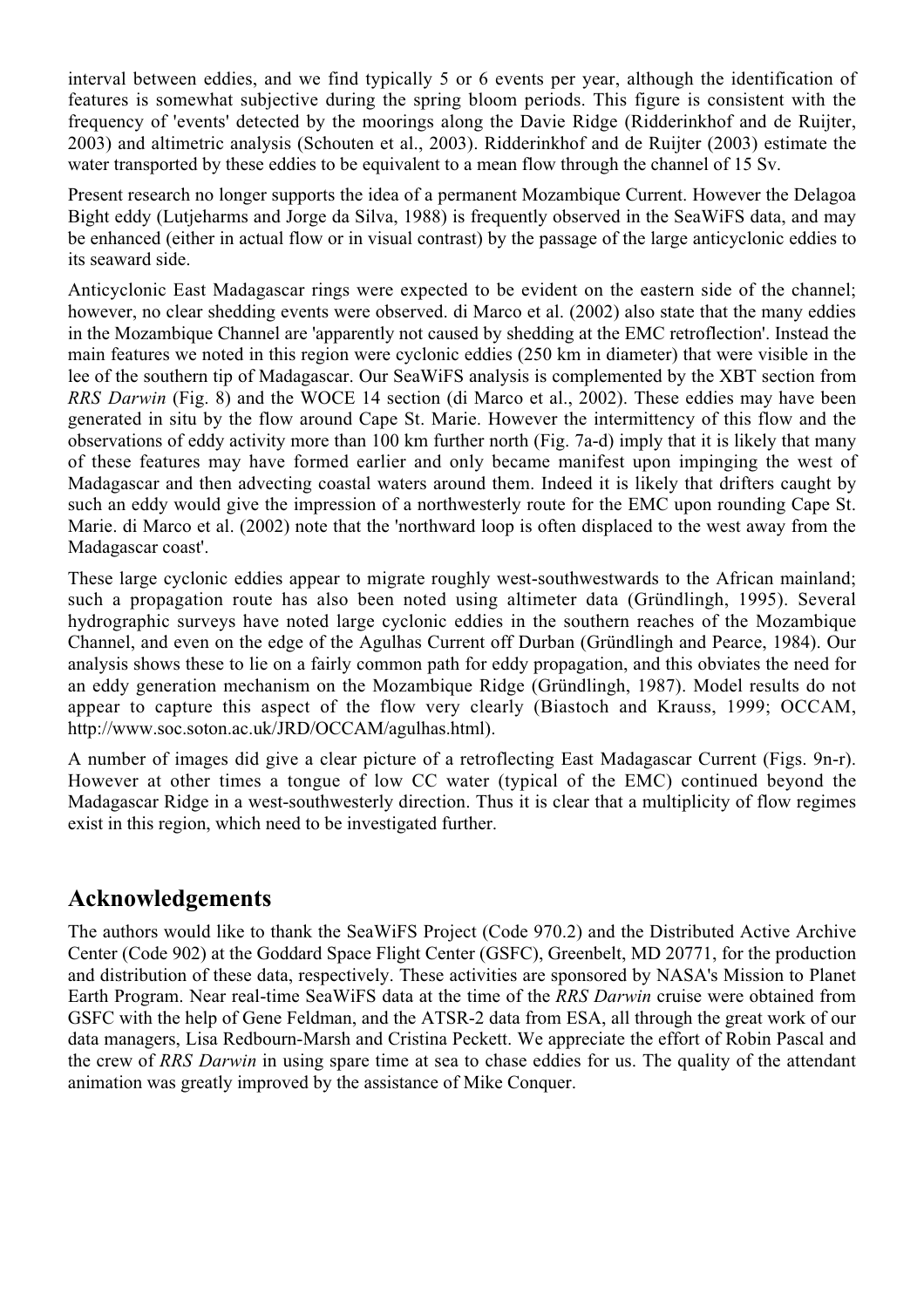#### **References**

- Biastoch, A. and Krauss, W. 1999 The role of mesoscale eddies in the source regions of the Agulhas Current. *Journal of Physical Oceanography*, **29**, 2303-2317.
- Campbell, J. W., 1995: The lognormal distribution as a model for bio-optical variability in the sea. *Journal of Geophysical Research*, **100**, 13237-13254.
- Conkright, M. E., O'Brien, T. D., Levitus, S., Boyer, T. P., Stephens, C. and Antonov, J. I. 1998 World Ocean Atlas 1998. Volume 12: Nutrients and chlorophyll of the Indian Ocean, *NOAA Atlas*, NESDIS No. 38.
- de Ruijter, W. P. M., Ridderinkhof, H., Lutjeharms, J. R. E., Schouten, M. W. and Veth, C. 2002: Observations of the flow in the Mozambique Channel. *Geophysical Research Letters*, **29 (10)**, 140:1-4. DOI 10.1029/2001GL013714.
- de Ruijter, W. P. M., van Aken, H. M., Beier, E. J., Lutjeharms, J. R. E., Matano, R. P. and Schouten, M. W. 2003: Eddies and dipoles around South Madagascar: formation, pathways and large-scale impact. (submitted to *Deep-Sea Research*)
- di Marco, S. F., Chapman, P. and Nowlin, W. D. 2000 Satellite observations of upwelling on the continental shelf south of Madagascar. *Geophysical Research Letters*, **27**, 3965-3968.
- di Marco, S. F., Chapman, P., Nowlin, W. D., Hacker, P., Donohue, K., Luther, M., Johnson, G. C. and Toole, J. 2002 Volume transport and property distributions of the Mozambique Channel. *Deep-Sea Research II*, **49**, 1481-1511.
- Ffield, A., Toole, J. and Wilson, D. 1997 Seasonal circulation in the South Indian Ocean, *Geophysical Research Letters*, **24**, 2773-2776.
- Fu, L.-L., Chelton, D. B. and Zlotnicki, V. 1988 Satellite altimetry: Observing ocean variability from space. *Oceanography*, **1**, 4-11,58.
- Gill, A. E. and Schumann, E. 1-1. 1979 Topographically induced changes in the structure of an inertial jet: application to the Agulhas Current, *Journal of Physical Oceanography*, **9**, 975-991.
- Gründlingh, M. L., 1977: Drift observations from Nimbus VI satellite-tracked buoys in the southwestern Indian Ocean. *Deep-Sea Research*, **24**, 903-913.
- Gründlingh, M. L., 1985: An intense cyclonic eddy east of the Mozambique Ridge. *Journal of Geophysical Research*, **90**, 7163-7167.
- Gründlingh, M. L., 1987 Cyclogenesis in the Mozambique Ridge Current. *Deep-Sea Research*, **34**, 89- 103.
- Gründlingh, M. L., 1995 Tracking eddies in the southeast Atlantic and southwest Indian oceans with TOPEX/POSEIDON. *Journal of Geophysical Research*, **100**, 2497724986.
- Gründlingh, M. L. and Pearce, A. F. 1984: Large vortices in the northern Agulhas Current. *Deep-Sea Research*, **31**, 1149-1156.
- Gründlingh, M. L., Carter, R. A. and Stanton, R. C. 1991 Circulation and water properties of the southwest Indian Ocean, spring 1987. *Progress in Oceanography*, **28**, 305342.
- Gründlingh, M. L., Slinger, D. H. and Agenbag, J. J. 1989 The usefulness of Nimbus CZCS imagery in the south-western Indian Ocean. *South African Journal of Marine Science*, **8**, 261-269.
- Heywood, K. J. and Somayajulu, Y. K. 1997 Eddy activity in the south Indian Ocean from ERS- I altimetry. *Proceedings of 3rd ERS Symposium - Space at the service of our environment*, Florence, Italy, ESA **SP-414**, 1479-1483.
- Hooker, S. B. and McClain., C. R. 2000 The calibration and validation of SeaWiFS data. *Progress in Oceanography*, **45**, 427-465.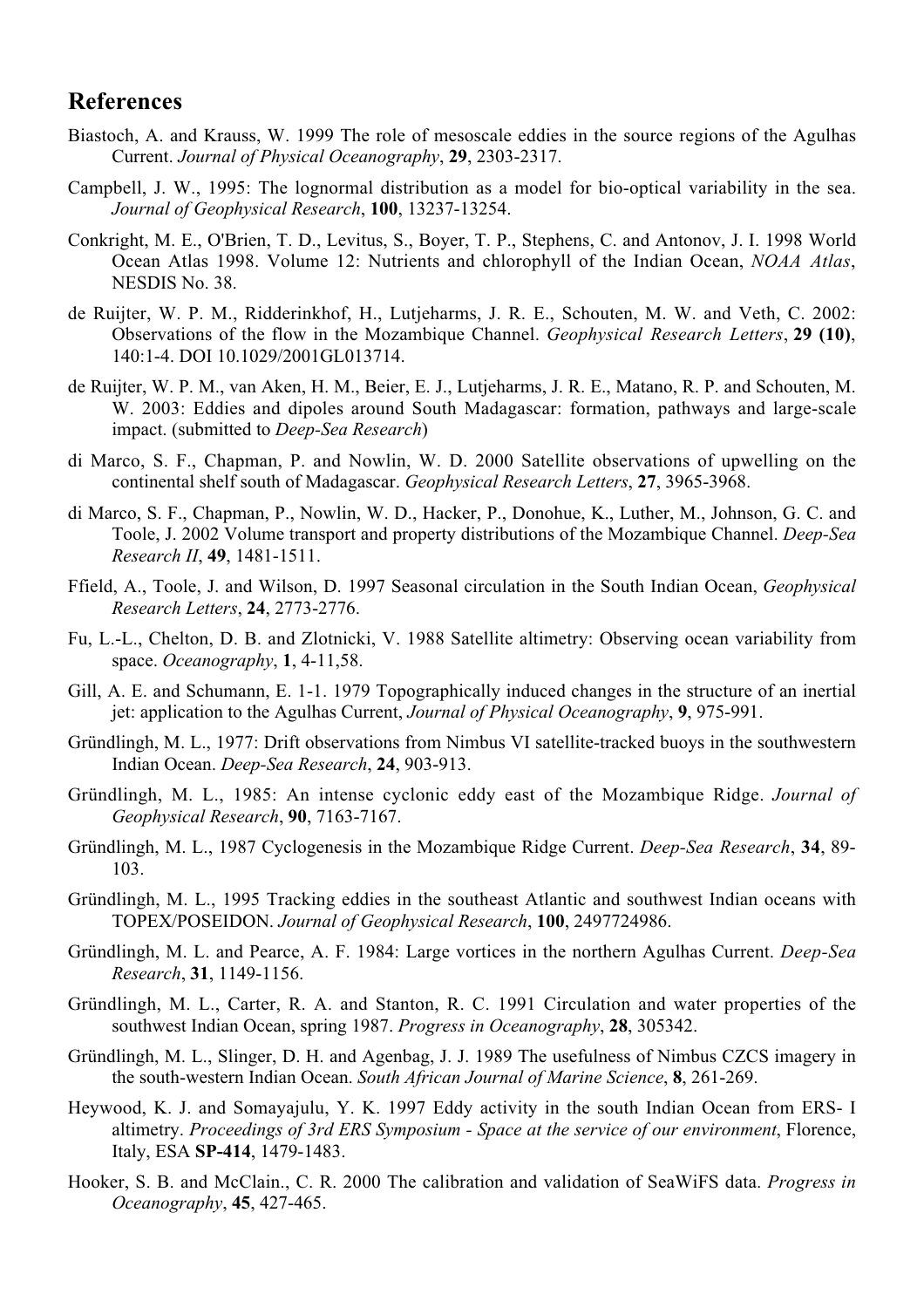- Longhurst, A., 2001 A major seasonal phytoplankton bloom in the Madagascar Basin. *Deep-Sea Research I*, **48**, 2413-2422.
- Lutjeharms, J. R. E. 1988a On the role of the East Madagascar Current as a source of the Agulhas Current. *South African Journal of Science*, **84**, 236-238.
- Lutjeharms, J. R. E. 1988b Remote sensing corroboration of retroflection of the East Madagascar Current. *Deep-Sea Research*, **35**, 2045-2050.
- Lutjeharms, J. R. E. and Jorge da Silva, A. 1988 The Delagoa Bight eddy. *Deep-Sea Research*, **35**, 619- 634.
- Lutjeharms, J. R. E. and Machu, E. 2000 An upwelling cell inshore of the East Madagascar Current. *Deep-Sea Research*, **47**, 2405-2411.
- Lutjeharms, J. R. E., Bang, N. D. and Duncan, C. P. 1981 Characteristics of the currents east and south of Madagascar. *Deep-Sea Research*, **28A**, 879-899.
- Lutjeharms, J. R. E., Cooper, J. and Roberts, M. 2000a Upwelling at the inshore edge of the Agulhas Current. *Continental Shelf Research*, **20**, 737-761.
- Lutjeharms, J. R. E., Wedepohi, P. M. and Meeuwis, J. M. 2000b On the surface drift of the East Madagascar and Mozambique Currents. *South African Journal of Science*, **96**, 141-147.
- McGillicuddy, D. J., Robinson, A. R., Siegel, D. A., Jannasch, H. W., Johnson, R., Dickey, T. D., McNeil, J., Michaels, A. F. and Knap, A. H. 1998 Influence of mesoscale eddies on new production in the Sargasso Sea. *Nature*, **394**, 263-266.
- Quartly, G. D. and Srokosz, M. A. 1993 Seasonal variations in the region of the Agulhas Retroflection: Studies with Geosat and FRAM. *Journal of Physical Oceanography*, **23**, 2107-2124.
- Quartly, G. D. and Srokosz, M. A. 2002 TMI observations of the Agulhas and Madagascar retroflections. *Journal of Physical Oceanography*, **32**, 1585-1592
- Quartly, G. D., Cipollini, P., Cromwell, D. and Challenor, P. G. 2003 Rossby waves: Synergy in action. *Phil. Trans. Roy. Soc. Lond A*, **361**, 57-63
- Ridderinkhof, H. and de Ruijter, W. P. M. 2003 Moored current observations in the Mozambique Channel. Deep Sea Research, *Deep-Sea Research II*, **50 (12-13)**, 1933-1955.
- Sætre, R., and Jorge da Silva A. 1984 The circulation of the Mozambique Channel. *Deep Sea Research*, **31**, 485-508.
- Schott, F., Fieux, M., Kindle, J., Swallow, J. and R. Zantopp, 1988 Boundary currents east and north of Madagascar. 2. Direct measurements and model comparisons. *Journal of Geophysical Research*, **93**, 4963-4974.
- Schouten, M. W., de Ruijter, W. P. M., van Leeuwen, P. J. and Ridderinkhof, H. 2003, Eddies and variability in the Mozambique Channel *Deep-Sea Research II*, **50 (12-13)**, 1987-2003.
- Stramma L. and Lutjeharms J. R. E. 1997 The flow field of the subtropical gyre of the South Indian Ocean. *Journal of Geophysical Research*, **102**, 5513-5530.
- Swallow, J., Fieux, M. and Schott, F. 1988: The boundary currents east and north of Madagascar 1. Geostrophic currents and transports. *Journal of Geophysical Research*, **93**, 4951-4962.
- Tomczak, M. and Godfrey, J. S. 1994: Regional oceanography: An introduction. Pergamon, 422 pp.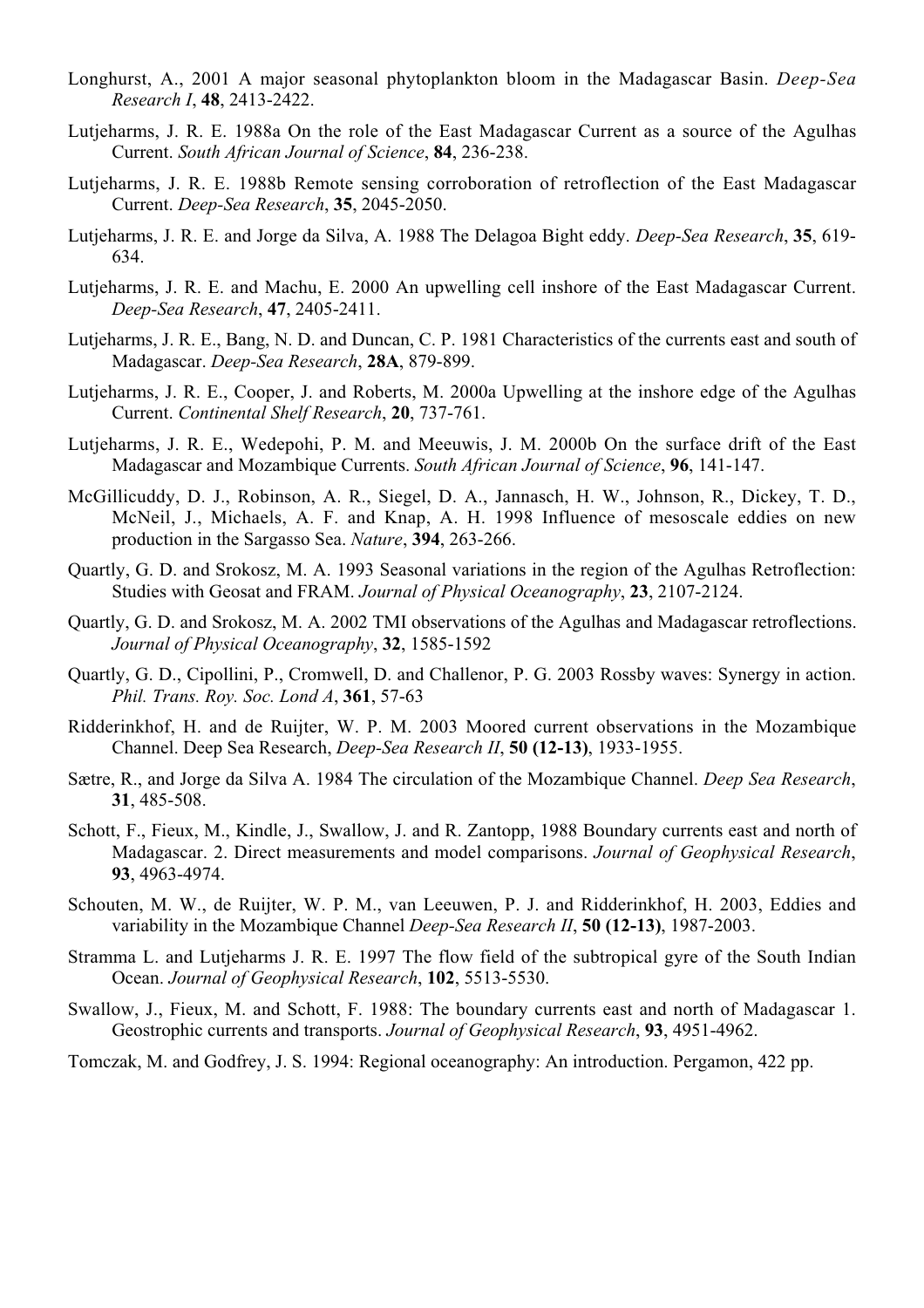

Figure 1. Schematic of circulation. a) Long-term mean flow derived from windforcing and mean water properties. b) Variability in features. SEC - South Equatorial Current, NMC - North Madagascar Current, EACC - East African Coastal Current, EMC - East Madagascar Current, MC - Mozambique Current, AC - Agulhas Current, EMR East Madagascar Retroflection.



Figure 2. Bathymetry of the region of interest, with contours every 1000m. D Durban, CSM - Cape St. Marie (now known as Tanjana Vohimena). Note the southward extensions of the Mozambique Ridge (36E) and the Madagascar Ridge (45E) as well as the two small islands within the Mozambique Channel - Bassas da India (39.5°E, 21.5°S) and Île Europa (40.5°E, 22.5°S) - so small as to be effectively invisible in the plot, but situated at the top of the two rises that can be clearly seen. The boxed region delimits the 'southern Mozambique Channel' referred to in Fig. 4.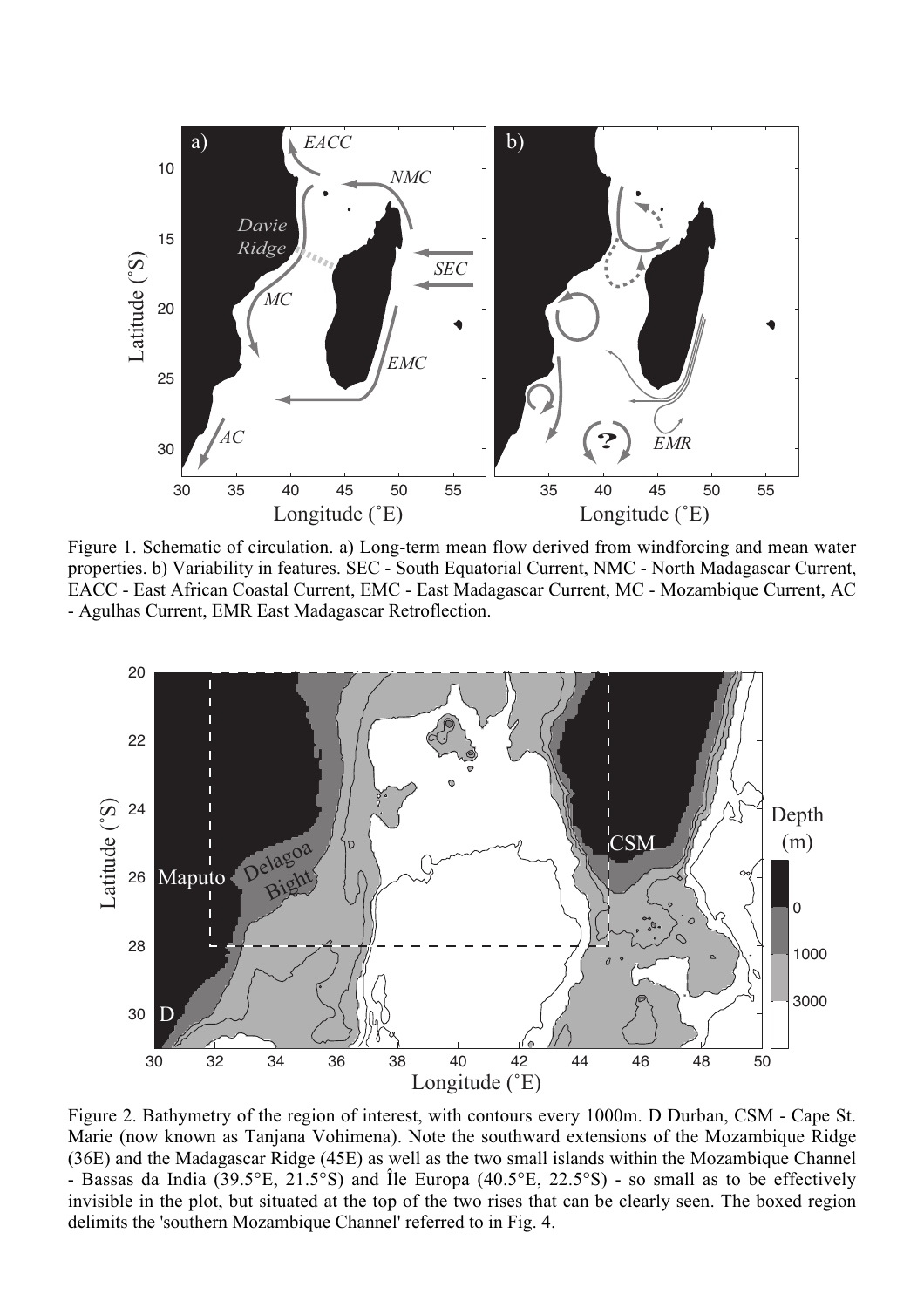

Figure 3. Seasonal cycle of chlorophyll concentration, displayed by monthly mean values of  $log_{10}(CC)$  in mg m3) for a) January, b) April, c) July, d) October. The SeaWiFS data are averaged over 5 years, with contours for every step of 0.1 in  $log_{10}(CC)$ .



Figure 4. Percentage of good observations for each hexad. Low values indicate persistent cloud cover. Analysis is of southern Mozambique Channel region (box indicated in Fig.2)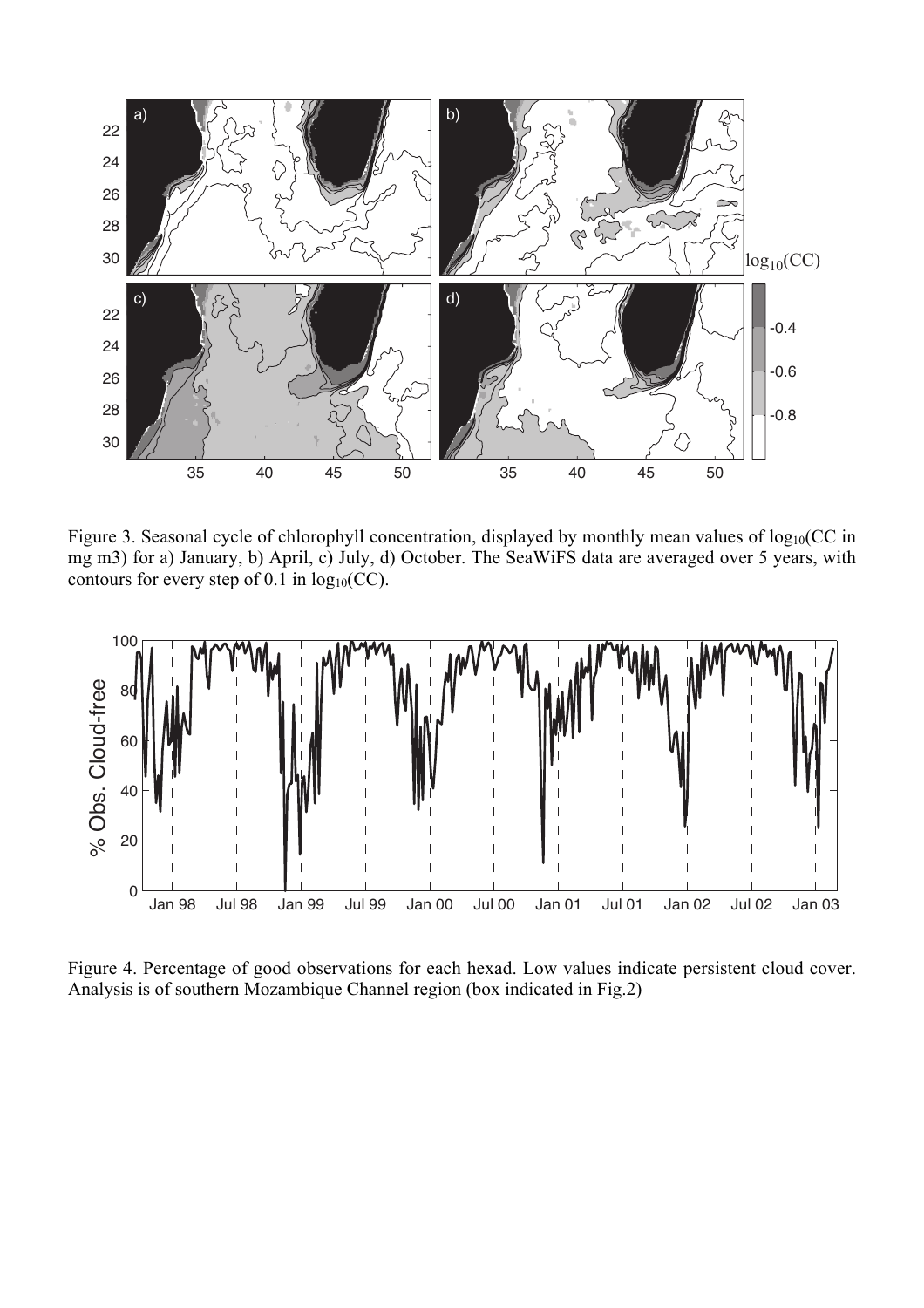

Figure 5. A number of 6-day chlorophyll composites for the southwest Mozambique Channel. a) 9-14th March 1998, b) 21-26th March 1998, c) 2-7th May 1998, d) 22-27th March 2000, e) 3-8th April 2000, f) 3-8th May 2000, g) 21-26th May1999, h) 30th Dec 2001 to 4th Jan 2002, i) 5-10th May 2002. Contour interval is in steps of 0.1 in  $log_{10}(CC)$ .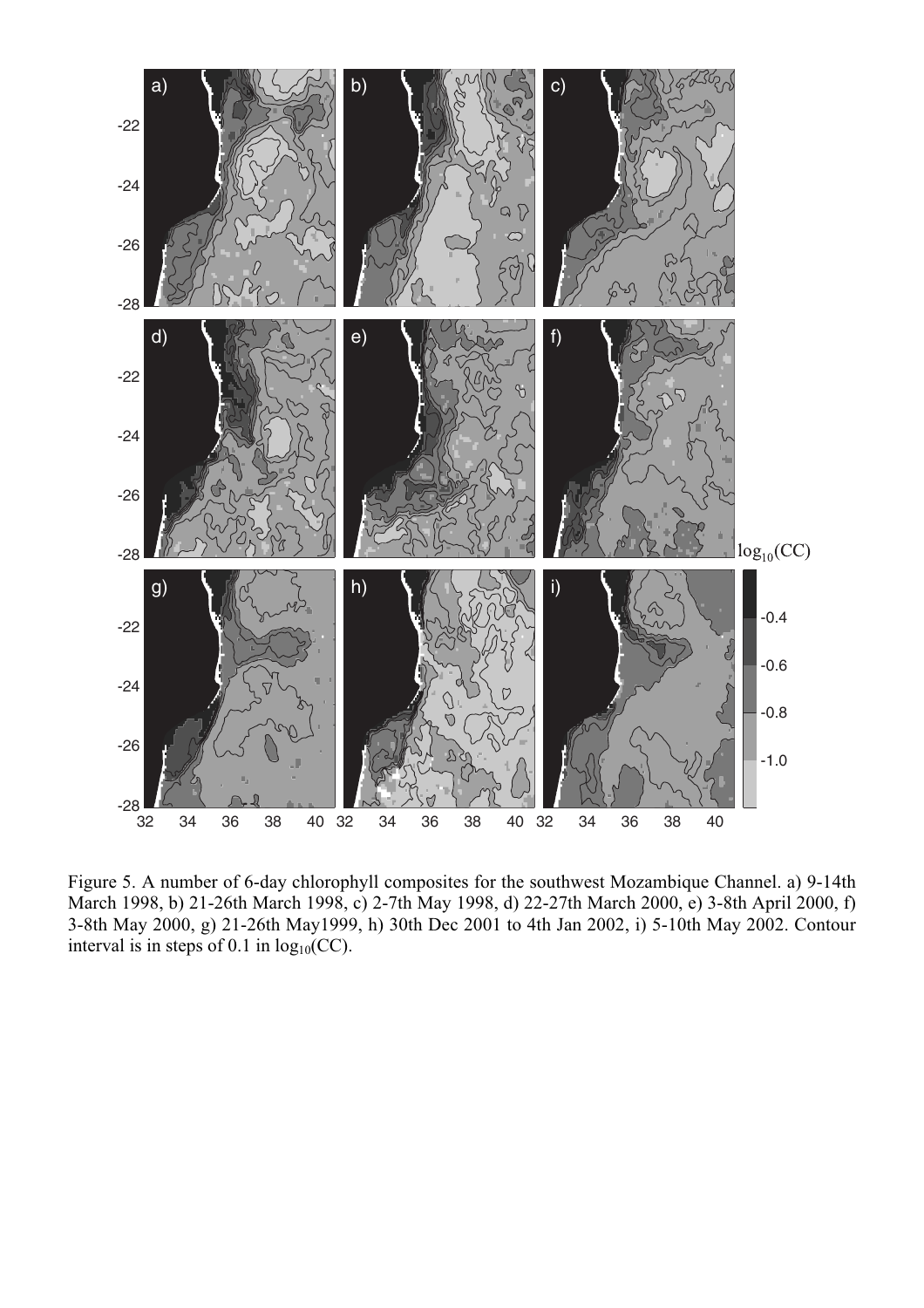

Figure 6. A number of 6-day chlorophyll composites for the southeast Mozambique Channel a) 29th November to 4th December 2000, b) 5-10th December 2000, c) 11-16th December 2000, d) 17-22nd December 2000, e) 19-24th July 1998, 28th January to 2nd February 2000, g) 19-24th October 2001, h) 10-15th June 2002. Contour interval is in steps of 0.1 in  $log_{10}(CC)$ .



Figure 7. Images showing cyclonic eddy in lee of Madagascar on 11th November 2001. a) SST image from ATSR-2, b) CC images from SeaWiFS.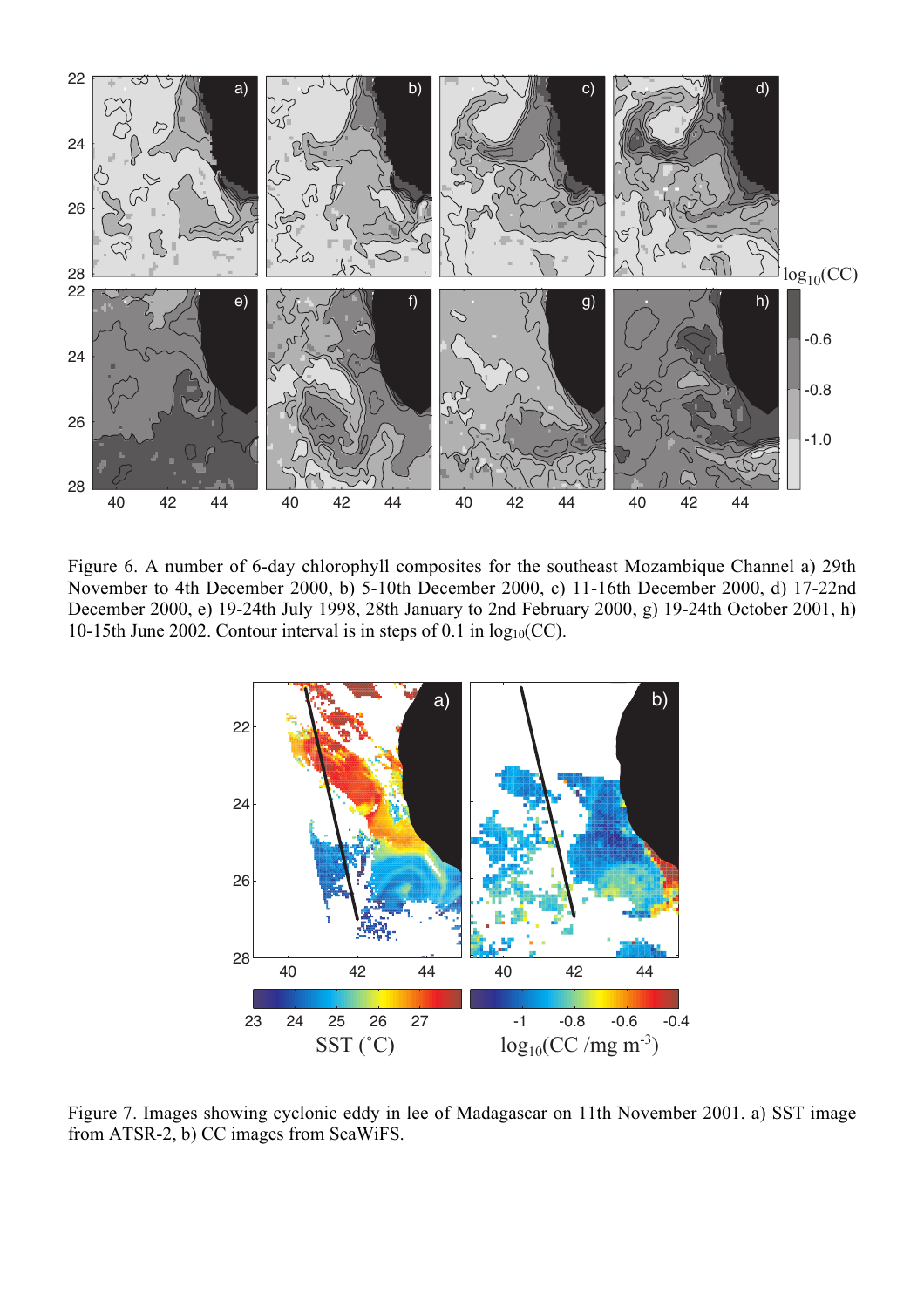

Figure 8. Temperature section from XBTs for 13th-15th Nov. 2001. Data for transect marked on Fig. 7.

Figure 9 (next page)



Figure 10. Hovmöller diagrams of  $log_{10}$  of chlorophyll concentration (CC, in mg m<sup>-3</sup>) for a line running approximately WSW from 43E, 26S (near the southern tip of Madagascar) to 32°E, 30S (near Durban). a) CC values showing clear annual signal; b) Filtered values (see text for details), with the trajectories highlighted of the two eddies mapped in Figs. 9a-i.